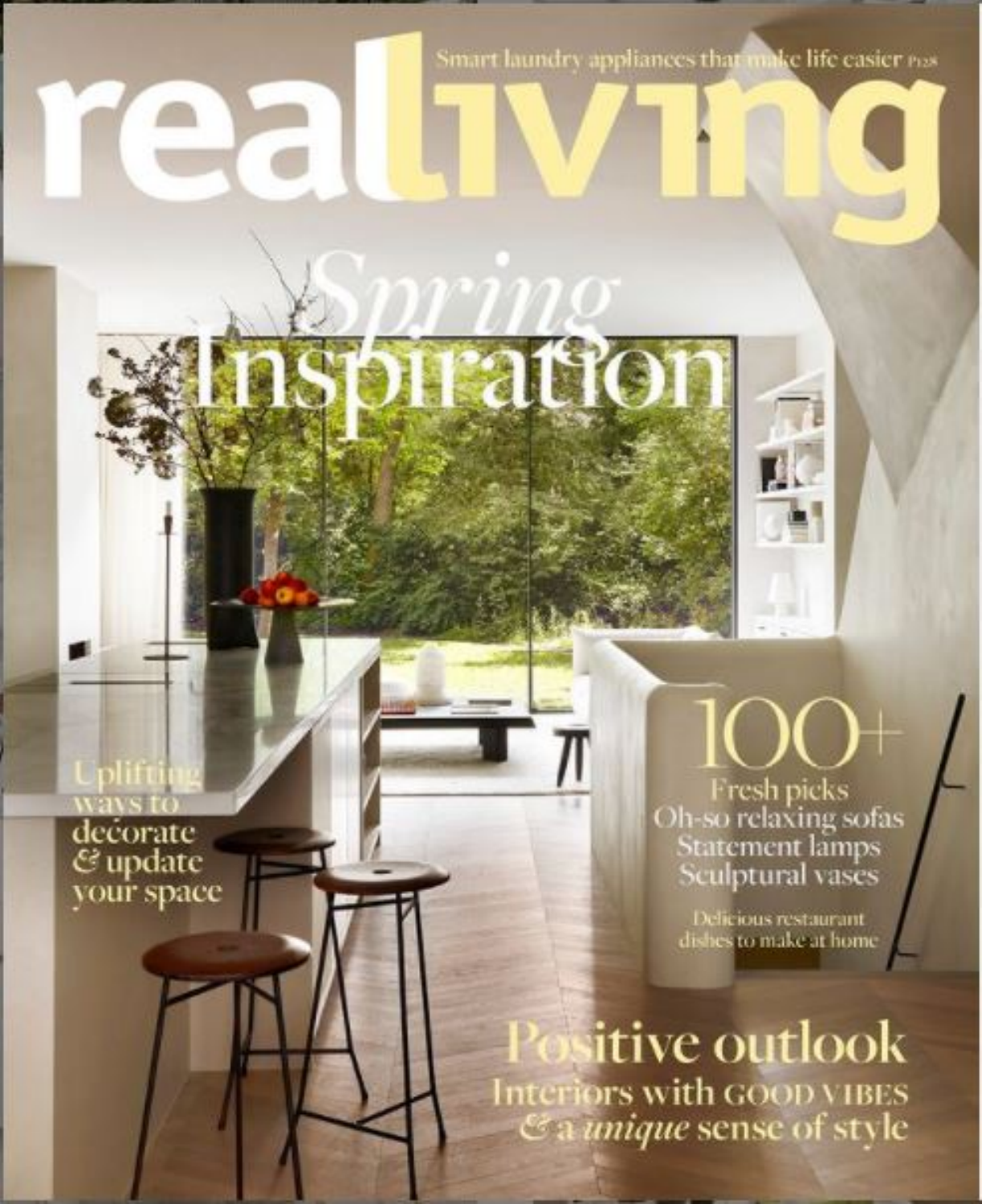

# W O R K S FOR ME

photography **davide lovatti** words stephanie hope

**Creative credentials** Cristina Celestino's Milan studio features an eclectic mix of furnishings that she's designed for various clients, along with prototypes and collectables. A turquoise-topped low table was part of The Happy Room that she created for Fendi. Red Rennie dining chairs by Takahama for Gavina surround the vintage dining table. **Hands-on experience** Cristina stands at the 'conversation zone' (opposite) where her team can meet and bounce ideas off one another. "For creatives, smart working can't be a long-term solution," she says. "We need to see and touch the materials in a welcoming, intimate environment." Farrow & Ball 'Indian Yellow' paint was used to highlight the wall niches. →

Professional and personal lives merge in this cleverly curated creative studio that feels like a second home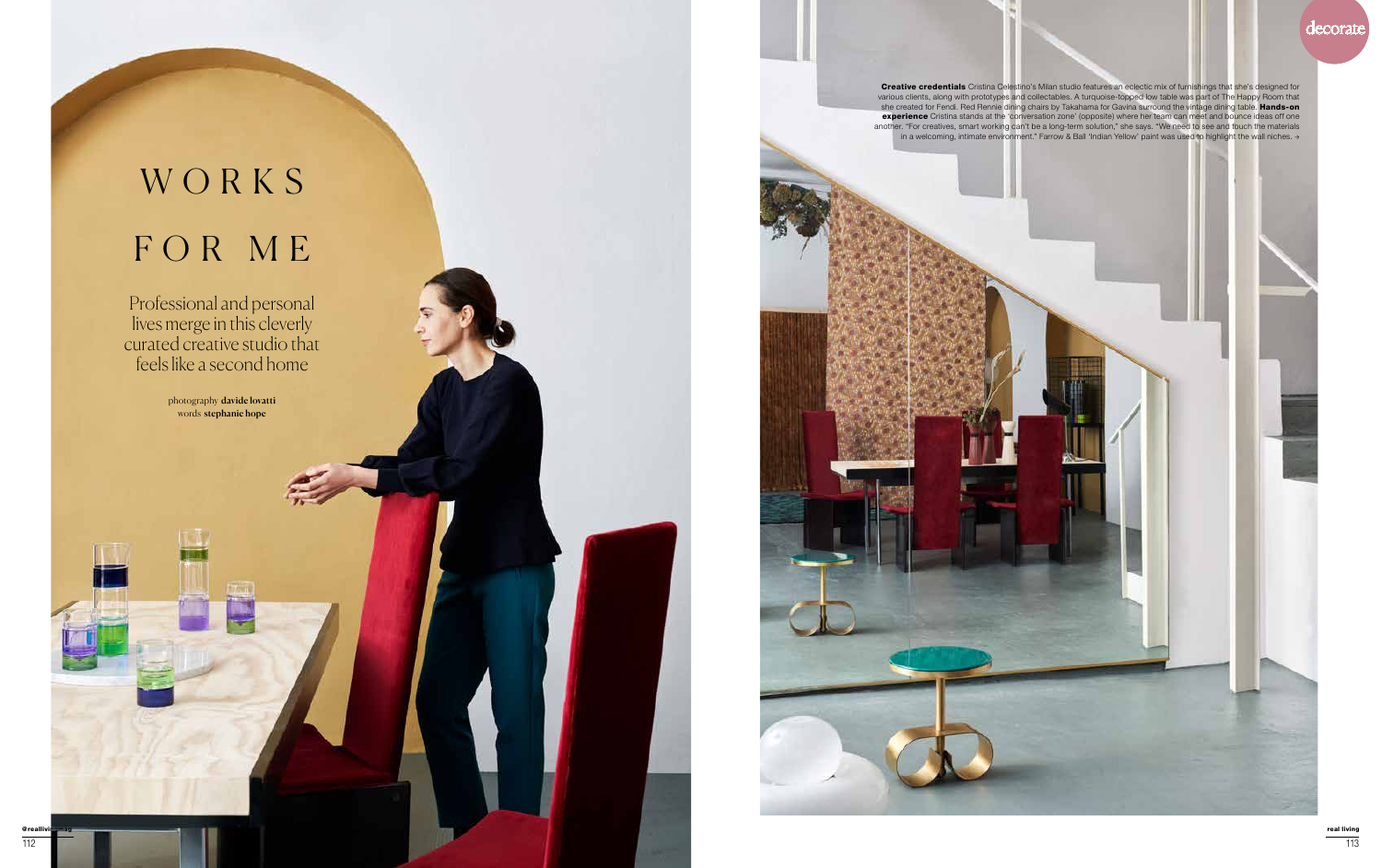

Curtain call The expansive open-plan area upstairs is divided into different working zones using curtain partitions. Cristina opted for a layered effect for a more contemporary vibe, combining pink-ivory sheer curtains with a monochromatic canvas in a terracotta shade that stops 1.4m from the ground. Working to this palette, she added beige mohair velvet armchairs by Tecno and a large Capitoline rug in warm shades of brown and beige that she designed for Fendi. A satin-steel and cement-lacquered Caori table by Vico Magistretti for Gavina inspired the green custom storage cabinets, which help keep the space clutter-free.

Cristina's needs may differ to ours – designing an office that feels like home, as opposed to creating a work environment within a home – but many of the decorating ideas used in her studio are applicable to a home office context. Here are the key takeaways… **GIVE YOURSELF OPTIONS** The best ideas don't always come while sitting at a desk, so consider creating a few work zones at home – inside, outside, seated, standing – to mix things up. Cristina's studio has a convivial meeting area centred around a dining table, a conversation zone with cosy armchairs as well as her personal office. "There are so many spaces where I can think and read, moving my laptop from an armchair to sitting on the rug," she says. **BUILD TEMPORARY 'WALLS'** If you live in a studio or work from an open-plan living space, a simple curtain or screen divider will be a godsend during times when privacy or focus is needed. Cristina has divided her large warehouse using curtain partitions. "They feel domestic while providing flexibility and functionality to support our work needs," she tells. **STORAGE ESSENTIALS** Because clutter is not conducive to productivity, storage is key. For Cristina, a series of functional cabinets keep fabrics and samples out of sight, while a clear display case showcases her designs and delineates a sort of corridor past the intimate conversation space. For a home office, bookcases, hanging shelves and desk trays can all help keep work supplies in order.  $\rightarrow$ 



IN RECENT TIMES, the lines between home life and work life have well and truly blurred. WFH is the new normal, and for many, the traditional nine-to-five working day has taken a more fluid form, spreading into evenings and weekends. Milan-based designer Cristina Celestino was living this reality long before Covid crashed the party, and when on the hunt for a new office for her brand Attico Design, she had the concept of a 'studio-home' in mind. "I was looking for a large space that could become a second home, where the time spent working would be pleasant for everyone, myself included," she says.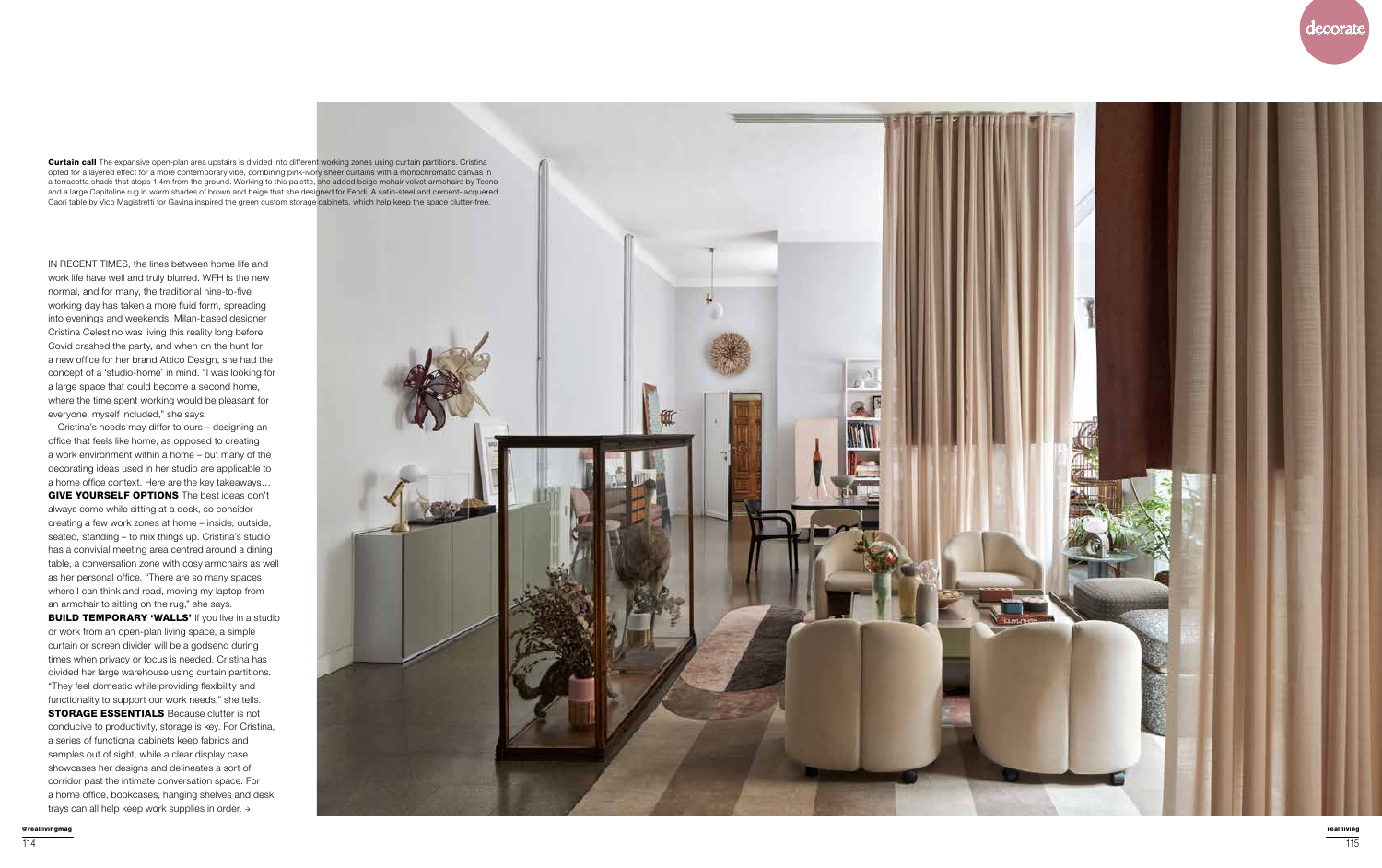# a flexible working zone

Cristina decorated this meeting area much like a domestic dining room – a communal table and chairs, ambient lighting, display-style storage and her own floral creations. If your dining table has become your desk, aim for the same mix of functional and decorative, utilising trays and racks as movable organisers so you can easily regain the table for meals.

12000





@reallivingmag

116